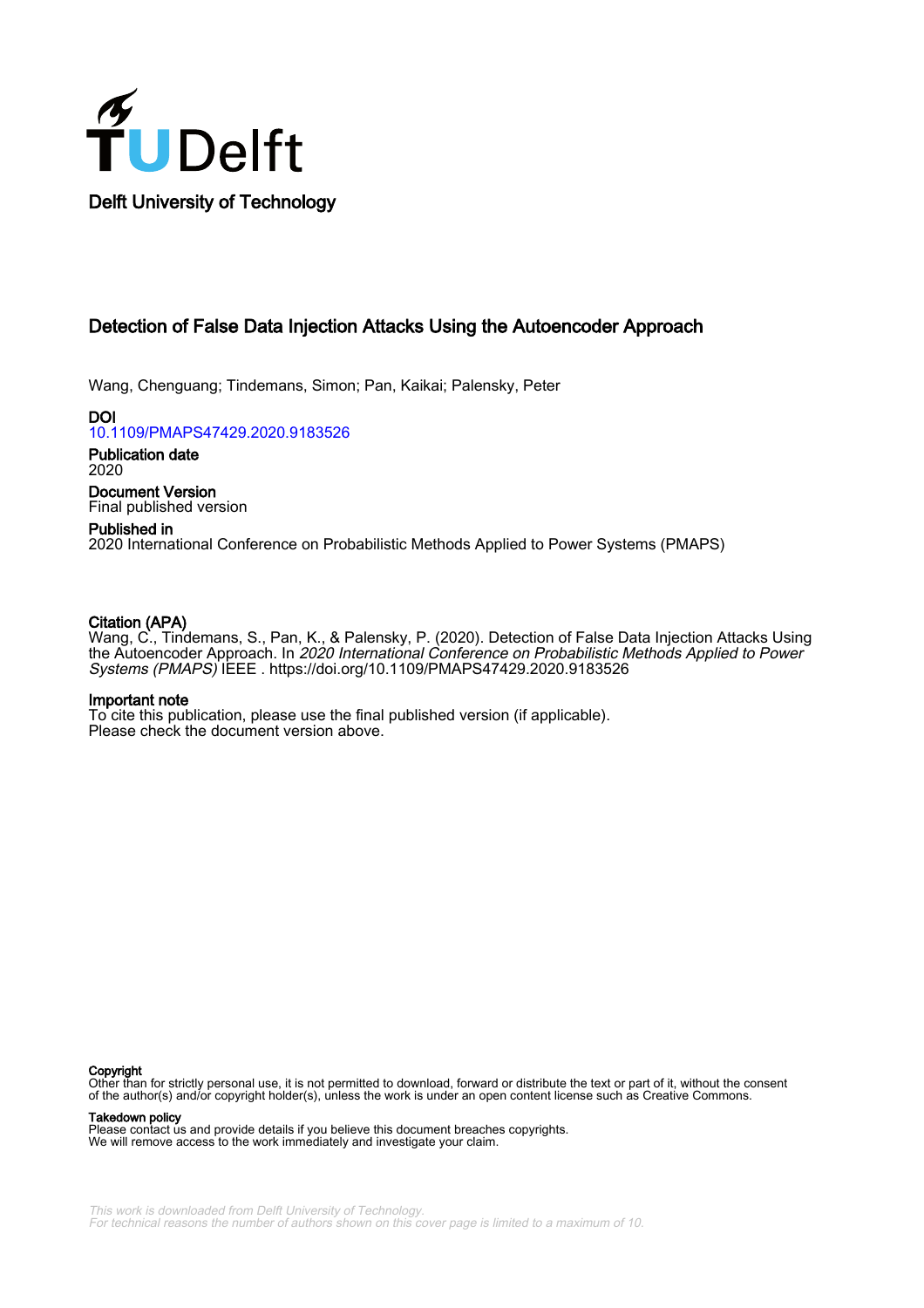# *Green Open Access added to TU Delft Institutional Repository*

# *'You share, we take care!' - Taverne project*

*https://www.openaccess.nl/en/you-share-we-take-care*

Otherwise as indicated in the copyright section: the publisher is the copyright holder of this work and the author uses the Dutch legislation to make this work public.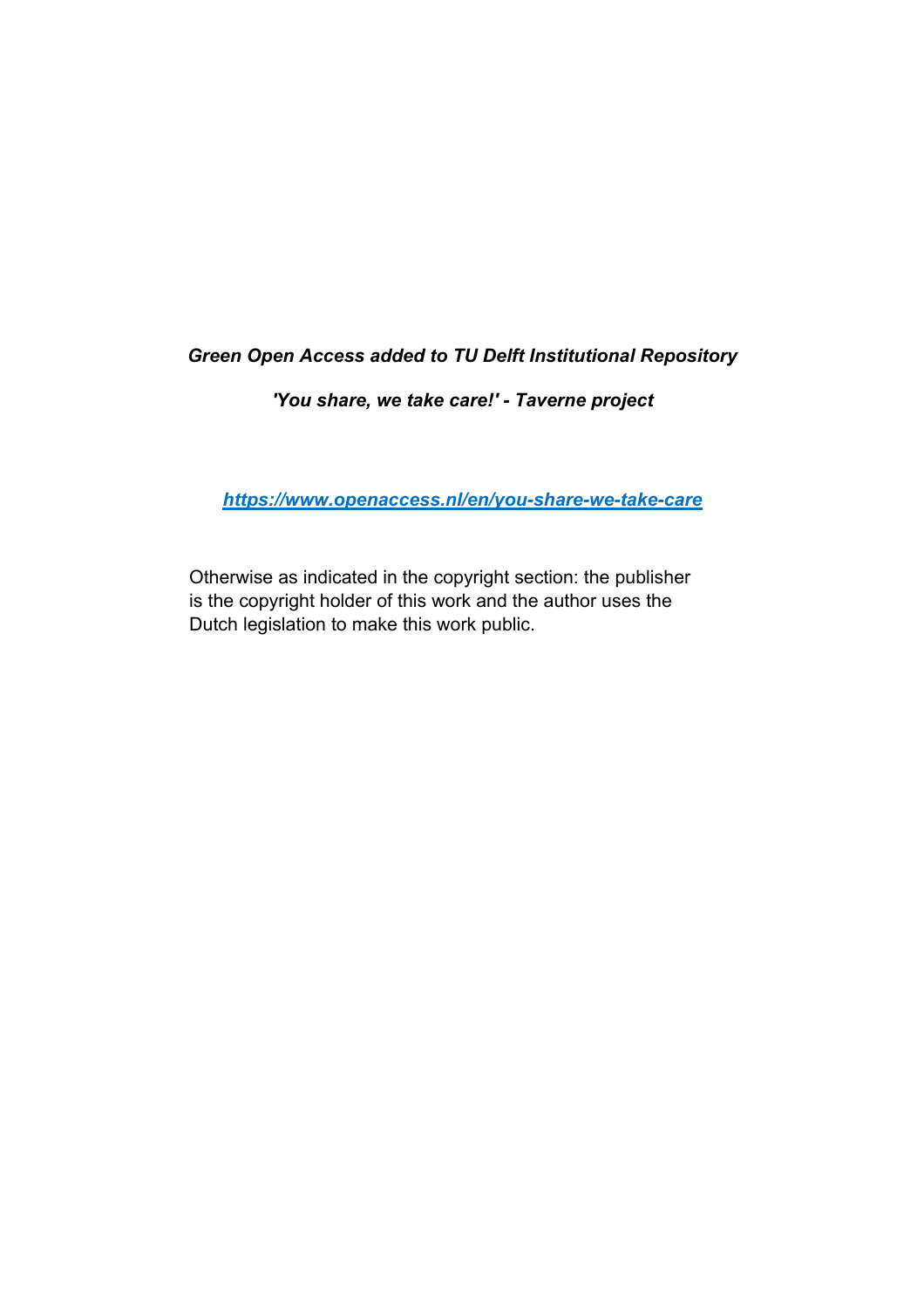# Detection of False Data Injection Attacks Using the Autoencoder Approach

Chenguang Wang, Simon Tindemans, Kaikai Pan, Peter Palensky

*Department of Electrical Sustainable Engineering Delft University of Technology* Delft, The Netherlands {c.wang-8, s.h.tindemans, k.pan, p.palensky}@tudelft.nl

*Abstract*—State estimation is of considerable significance for the power system operation and control. However, well-designed false data injection attacks can utilize blind spots in conventional residual-based bad data detection methods to manipulate measurements in a coordinated manner and thus affect the secure operation and economic dispatch of grids. In this paper, we propose a detection approach based on an autoencoder neural network. By training the network on the dependencies intrinsic in 'normal' operation data, it effectively overcomes the challenge of unbalanced training data that is inherent in power system attack detection. To evaluate the detection performance of the proposed mechanism, we conduct a series of experiments on the IEEE 118-bus power system. The experiments demonstrate that the proposed autoencoder detector displays robust detection performance under a variety of attack scenarios.

*Index Terms*—Anomaly detection, autoencoder, false data injection attack, unbalanced training data, machine learning.

#### I. INTRODUCTION

The power system is increasingly equipped with sensors and communication infrastructures. This enables smarter grid operations, but also makes possible novel cyber attack scenarios that manipulate power system measurements instead of directly disrupting ICT infrastructure or stealing valuable data. Although the typical bad data detection (BDD) within state estimation (SE) can detect erroneous measurements and some "basic" attacks, well-designed attacks can remain stealthy and bypass the BDD, such as the stealthy false data injection attacks (FDIAs) [1]. These stealthy measurements manipulation attacks severely threaten both the economic dispatching and security control of the power system [2], [3].

Several techniques have been proposed to deal with stealthy FDIAs. In [4], the authors have proposed a Kalman filter estimator together with a chi-square detector. Other statistical methods, such as sequential detection using Cumulative Sum (CUSUM)-type algorithms were designed in [5]. The recent work [6] has proposed a detector utilizing the statistical consistency of measurements, presuming that the system is observable by a minimal set of secure phasor measurement units. These methods, however, can be limited by the prior

This work is supported by the Chinese Scholarship Council. 978-1-7281-2822-1/20/\$31.00 ©2020 IEEE PMAPS 2020

assumption that measurements fit specific distributions, or by restrictions on the number of manipulated measurements [7].

Moreover, it is increasingly recognised that the distribution of normal power system states is not easily characterised using standard parametric distributions [8]. The need to operate in a complex stochastic environment has led to the deployment of data-driven methods. For example, distance-based algorithms like k nearest neighbour (k-NN) were used to cluster normal and corrupted measurement states [9]. Nevertheless, the very high dimensionality of measurements (from the physical, cyber and market domains) results in data sparsity, where manipulated measurements may be masked by the noise of multiple irrelevant dimensions. This can make detection using a high-dimensional distance-based algorithm computationally inefficient or even invalid [10].

Alternative data-driven approaches to FDIA detection have been proposed in the form of support-vector machine (SVM) based classifiers [11] and deep neural network-based classifiers [12]. Both are supervised machine learning algorithms that classify measurements into normal and manipulated data on the basis of labeled training data. However, due to the infrequent occurrence (or more likely: absence) of FDIAs in historical data, the training data set is highly unbalanced, so that it must be augmented by simulated training data. Moreover, in this way, the detector only learns to detect known attacks, which is a significant weakness in a fast-evolving field with resourceful and potentially well-equipped attackers.

This paper bridges the identified gap by proposing a detection approach based on an autoencoder neural network. The main contributions of this paper are listed below:

- 1) We propose an autoencoder-based detection approach for FDIAs. It learns to identify anomalous system states (and therefore possible attacks) using only SCADA-type power flow measurements for a large range of normal operating conditions. Therefore it is well-suited to the inherent data imbalance in FDIA detection applications.
- 2) We define a case study on the IEEE 118-bus system, including a model to generate 'normal' data. We formulate two FDIA scenarios by considering comprehensive factors of the adversaries' purpose, capacity, and knowledge and utilize indicators to evaluate the FDIA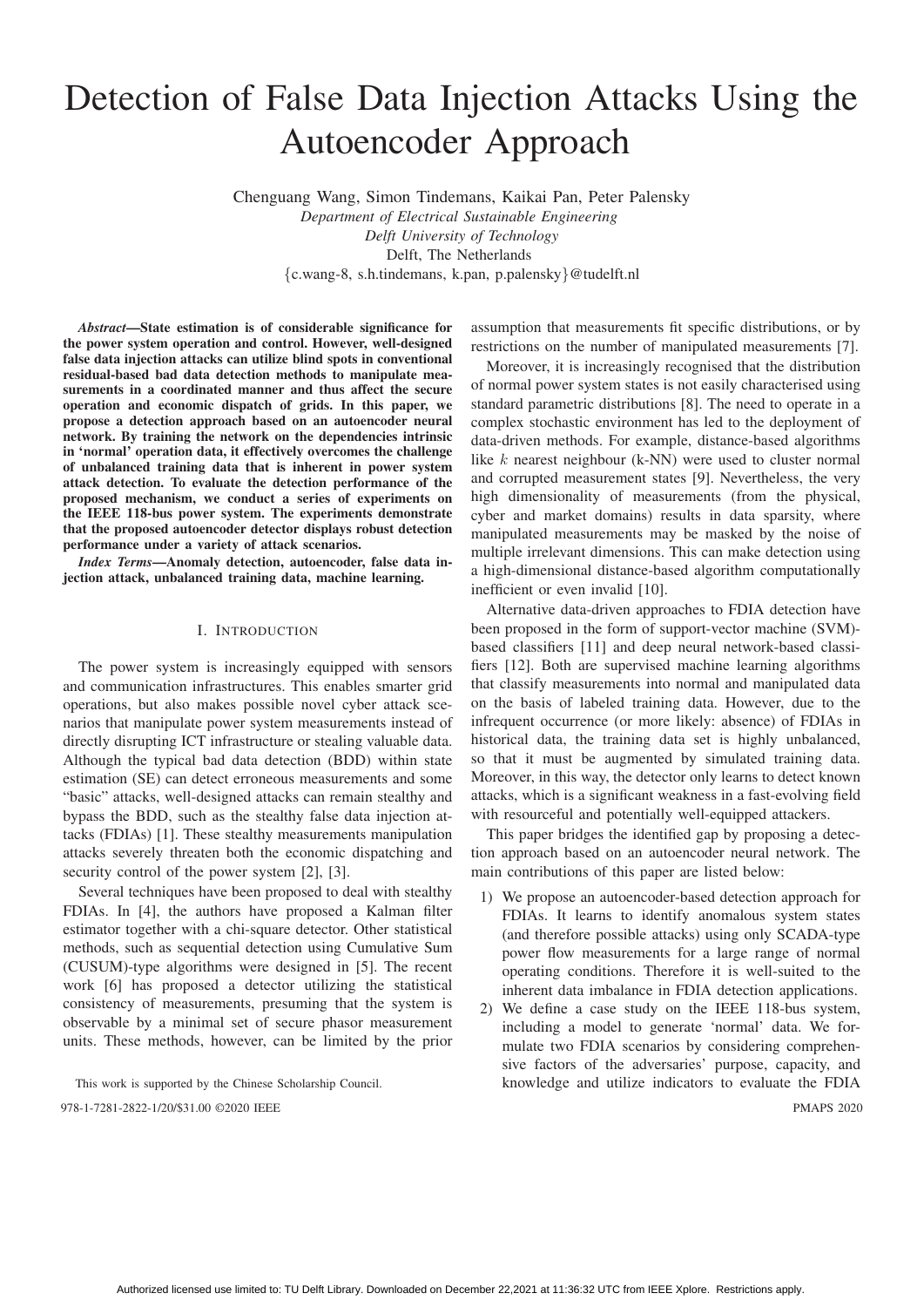detection performance of our proposed mechanism. The experimental results demonstrate the mechanism has a satisfactory detection accuracy.

## II. STATE ESTIMATION AND DATA ATTACKS

In this section, we briefly review the state estimation and bad data detection technique and formulate the FDIA problem.

#### *A. State estimation*

The power system we consider has  $n_b$  buses and  $n_t$  transmission lines. The vector  $\theta = [\theta_1, \theta_2, \dots, \theta_{n_b}]^T$  represents<br>n, phase angles, excluding the angle of the reference bus. In  $n_b$  phase angles, excluding the angle of the reference bus. In this paper, a DC power flow model is assumed, in which the reactive power is neglected and bus voltages are assumed to be 1 (p.u.). The vector  $P^I \in \mathbb{R}^{n_b}$  of active power injections is related to the angle vector  $\theta$ ,

$$
P^I = AP^F = AR^{-1}A^T\theta,
$$
\n<sup>(1)</sup>

where  $P^F \in \mathbb{R}^{n_t}$  is the branch active power flow vector,  $R \in$  $\mathbb{R}^{n_t \times n_t}$  is a diagonal matrix of transmission line reactances and  $A \in \mathbb{R}^{n_b \times n_t}$  is the branch-to-node incidence matrix [13]. In the following, we shall use the power injection vector  $P<sup>I</sup>$  as the system state  $x \in \mathbb{R}^{n_b}$ . It is functionally equivalent to the more commonly used phase angle vector  $\theta$ , but it allows for more elegant generation and detection of FDIAs.

We consider a system where the active power injections and line flows are measured with some error. Thus the system model  $H \in \mathbb{R}^{(n_b+n_t)\times n_b}$  for measurement and state can be written by

$$
z = \begin{bmatrix} I \\ H^F \end{bmatrix} x + e = Hx + e,\tag{2}
$$

where the measurement noise vector  $e \sim \mathcal{N}(0, D)$  denotes m independent zero-mean Gaussian variables with the covariance matrix  $D = \text{diag}(\delta_1^2, \dots, \delta_m^2)$  and the measurement vector  $\alpha \in \mathbb{R}^m$  indicates measured power injection and line power  $z \in \mathbb{R}^m$  indicates measured power injection and line power flow with noise. Identity matrix  $I \in \mathbb{R}^{n_b \times n_b}$  and distribution factor matrix  $H^F \in \mathbb{R}^{n_t \times n_b}$  are parts in H corresponding to the power injection and line power flow, respectively. According to (1), the distribution factor matrix can be described as  $H^F = R^{-1}A^T (AR^{-1}A^T)^{-1}$ . Given the observation of the measurements  $z$ , the state estimate  $\hat{x}$  is solved by the weighted least squares (WLS) approach [14] as

$$
\hat{x} = (H^T D^{-1} H)^{-1} H^T D^{-1} z := Kz.
$$
 (3)

#### *B. Bad data detection and stealth FDIAs*

The vector  $\hat{x}$  is then utilized to estimate the power injection and line power flow measurements by  $\hat{z} = H\hat{x}$ . In bad data detection, a residual is defined to describe the difference between the actual and the estimated measurements, namely  $r<sub>o</sub> = z - \hat{z}$ . This naturally gives rise to a BDD scheme that identifies bad data by comparing the 2-norm of  $r<sub>o</sub>$  with a certain threshold  $\tau$ , i.e. an alarm is triggered if  $||r_o||_2 > \tau$ .

We denote  $a \in \mathbb{R}^m$  as the non-zero false data vector injected into measurement vector z. The manipulated measurement

vector can be described as  $z_a = z + a$ . Here the vector c is defined as the deviation of the estimated state before and after the attack. The corrupted system state can be denoted as  $\hat{x}_a = \hat{x} + c$ . According to (3), the falsified state estimate  $\hat{x}_a$ can be written by

$$
\begin{aligned}\n\hat{x}_a &= (H^T D^{-1} H)^{-1} H^T D^{-1} z_a \\
&= (H^T D^{-1} H)^{-1} H^T D^{-1} (z + a) \\
&= \hat{x} + c,\n\end{aligned} \tag{4}
$$

and the corresponding  $r_a$  after the attack can be expressed as

$$
r_a = z_a - H\hat{x}_a = z + a - H(\hat{x} + c)
$$
  
=  $r_o + (a - Hc).$  (5)

If  $a = Hc$ , then the manipulated residual  $r_a$  equals the original residual  $r<sub>o</sub>$ . Thus the attacker manipulates the measurements with the residual unchanged and keeps stealthy with respect to this physics-based BDD scheme. This remains true if  $a \neq Hc$ , as long as  $||r_a||_2 \leq \tau$  is still satisfied.

For our FDIA detection study, we consider one attack scenario from the perspective of an adversary that manipulates load patterns [3], for example in order to hide excessive power consumption or to reduce apparent power consumption for economic motives. The adversary needs to corrupt the power generation and power flow accordingly to avoid detection by BDD. The attack scenario will be detailed in section IV.

#### III. FDIA DETECTION MECHANISM

In this section, we propose an FDIA detection mechanism based on the autoencoder algorithm. We first analyze the specific characteristics and advantages of the method for identifying FDIAs in the context of the power system. Then, we explain the attack detection principle of the autoencoderbased mechanism in detail. Finally, we describe the complete training and detection process of our proposed mechanism.

#### *A. Autoencoder-based attack detector*

FDIA detection is essentially a classification problem with the objective of distinguishing false data from data that is considered 'normal'. What the SVM-based [11] and deep neural network-based classifiers [12] have in common is to treat FDIA detection as a supervised learning task. However, supervised learning requires a training data set with representative examples of normal system operation and attacks. Such data sets are in short supply, because of the rarity of attacks, unwillingness to share data, and evolving attacks. As a result, it is difficult to learn a satisfactory discriminator of 'normal' and 'attack' scenarios on this basis [15].

Instead, we propose to approach FDIA detection as a oneclass classification problem, where the detector is trained on examples of only 'normal' operation data. Observations with features that deviate substantially from those in the training data will be considered anomalies, in this case as 'potential attacks'. There are two main advantages to this approach. First, the autoencoder-based mechanism avoids the need to gather or generate attack data to create balanced data sets for training the classifiers. Second, by focusing on what is normal only,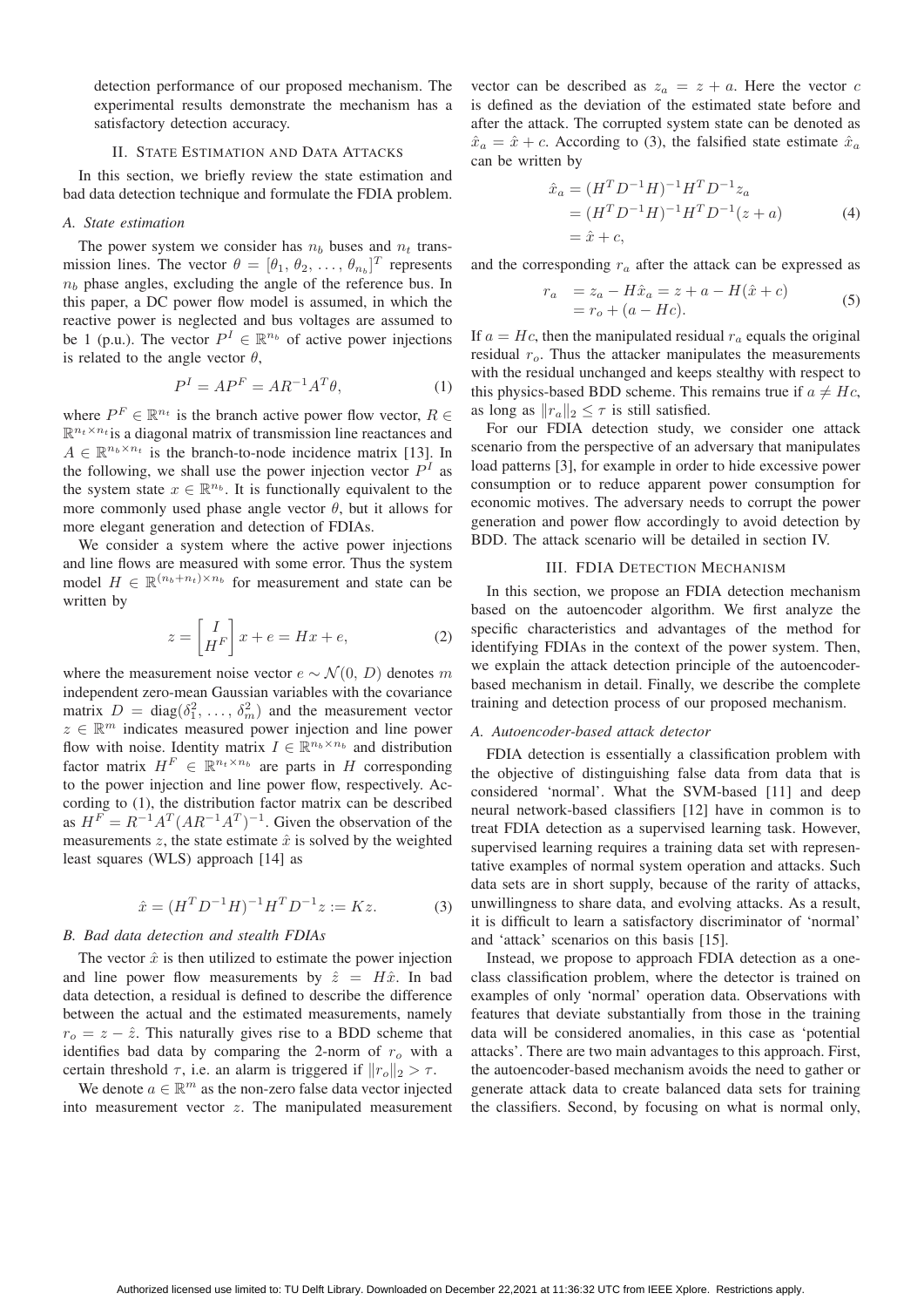

Fig. 1. The schematic of the Autoencoder.

the proposed mechanism is naturally prepared for unknown attack patterns.

Autoencoders learn the most important features of the training data (i.e. normal power system measurements) by sending the measurements through an information bottleneck while attempting to reconstruct the training data with minimal error [16]. The structure of the autoencoder algorithm is depicted in Fig. 1. The dimension reduction process of mapping the  $d_0$ -dimensional input data to the code in the bottleneck layer B through hidden layers  $H_1$  to  $H_n$  is named the *encoder*. Afterwards, the *decoder* decompresses the code to  $d_0$ -dimensional output data. Weight matrices W and bias vectors b are utilized in the encoding and decoding process as

$$
Y = \sigma(W_n^e(\ldots \sigma(W_0^e Z + b_0^e) \ldots) + b_n^e), \tag{6a}
$$

$$
\hat{Z} = \sigma(W_n^d(\dots \sigma(W_0^d Y + b_0^d) \dots) + b_n^d), \tag{6b}
$$

where  $W_n^e$  and  $W_n^d$  denote weight matrices for encoding and decoding process respectively,  $b_n^e$  and  $b_n^d$  are bias vectors, and  $\sigma$  represents a nonlinear element-wise activation function.  $Z$ refers to the input data vector,  $Y$  is the data in the bottleneck layer and vector  $\hat{Z}$  stands for the output data.

#### *B. Training and detection process*

The residual associated with a training observation  $Z_i$  is given by  $r_j = Z_j - \hat{Z}_j$ . The reconstruction error  $R_j$  is expressed as the ratio of the length of  $r_j$  to the input data dimension  $d_0$  and the objective of the training process is to minimize the mean value of the sum of all reconstruction errors  $R_j$  as

$$
\min_{W,b} \quad \left\{ J := \frac{1}{S} \sum_{1}^{S} \left( ||r_j||^2 / d_0 \right) \right\},\tag{7}
$$

where S denotes the total number of the observations used for training. By training the autoencoder on training data that is considered normal, it learns to efficiently encode the features of this data in the bottleneck layer B. Data that deviates from the training data in a structural way is therefore highly likely to have a larger reconstruction error.

The training and FDIA detection process of the proposed mechanism is depicted in Fig. 2. In the training stage, the



Fig. 2. The proposed training and FDIA detection mechanism.

algorithm iteratively updates the value of weight matrices  $W$  and bias vectors  $b$  until the function  $J$  converges. At the end of the training process, the reconstruction errors R<sup>j</sup> for the *validation* set are sorted in ascending order. A threshold  $\tau_{\alpha}$  equals to the  $\alpha^{th}$  percentile is then chosen, for example at the value where an 'inflection point' occurs in the error distribution. A possible FDIA is detected when, for a measurement  $Z_i$  in the *test* set, the reconstruction error  $R_i$ exceeds the threshold  $\tau_{\alpha}$ .

#### IV. CASE STUDY

In this section, we evaluate the detection performance of the proposed mechanism using a case study on the IEEE 118-bus system. First, we describe the process of modelling normal operating conditions and explain how to create anomalous attack scenarios. Then, we describe and analyse the load-targeted attack scenario. For this scenarios, we will first quantify the detection performance of our proposed detection mechanism. Specifically, the detection probability, false positive rate, false negative rate are tested. Next, the detection performance of our detector will be compared with a conventional BDD detector. To do so, we introduce "knowledge limited" attacks that both detectors can potentially detect. Notably, the "knowledgelimited" attacks are more of interest in reality as the attacker may have an inaccurate (e.g. out-dated or estimated) system model.

#### *A. Modeling normal operating conditions*

With the long-term secure and stable operation, the power system has a large number of normal operating conditions which involve a significant volume of loads, power generations and power flows data set. Trained by these data, the proposed mechanism will acquire the data pattern which represents the model of normal system operating conditions.

In the IEEE 118-bus system, electricity is supplied by  $M = 54$  generators, transmitted via  $Q = 186$  branches and ultimately consumed by  $N = 99$  loads. We generate 'normal' (i.e. physically feasible and economically reasonable) power system states and corresponding measurements by using optimal power flow solutions.

Second order polynomial cost functions were assumed for generators, i.e.,  $f(P_g^G) = C_{g,2}(P_g^G)^2 + C_{g,1}P_g^G$ . Hence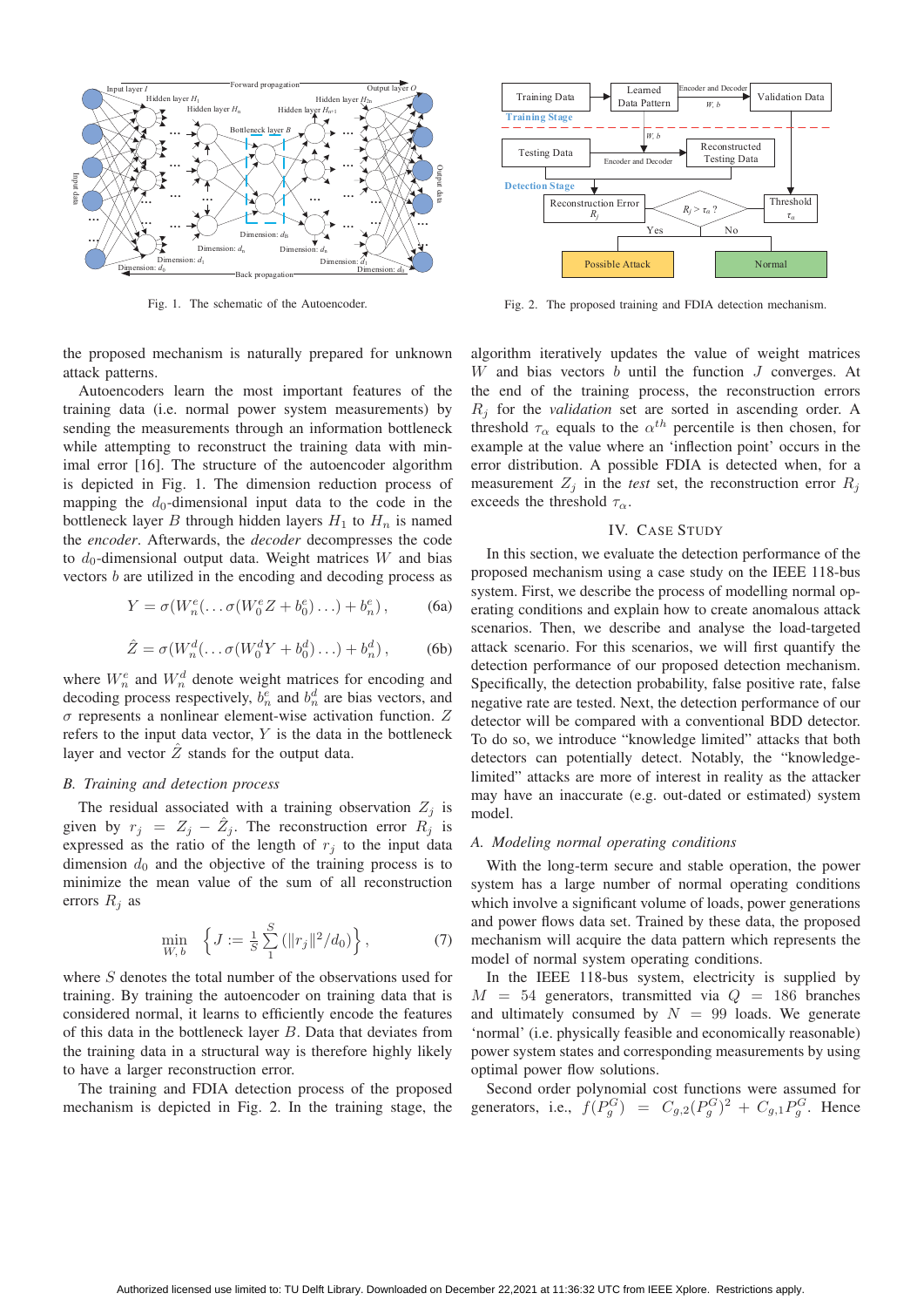the economic dispatch  $P^{G^*}$  is solved with the objective to minimize the total generation cost. The solutions are implicitly parameterized by the nodal load  $P_l^L$  and generation cost parameter as

$$
P^{G^*} = \arg\min_{P^G} \sum_{g=1}^{M} C_{g,2} (P_g^G)^2 + C_{g,1} P_g^G \tag{8}
$$
  
s.t. 
$$
\sum_{g=1}^{M} P_g^G - \sum_{l=1}^{N} P_l^L = 0,
$$

where the injection  $P^I = P^I(P^G, P^L)$  is determined by the mapping of load  $P<sup>L</sup>$  and generation  $P<sup>G</sup>$  onto the nodes.

Normal operating conditions are generated using a data set that contains a total of 43,717 historical hourly loads from 32 European countries between 2013 and 2017 [17]. These time series were used to generate a 99 load point time series as follows. The national load time series are first divided by 1000, to obtain reasonable magnitudes for individual buses. Then each load point is assigned a random linear combination of the 32 sources by sampling from the Dirichlet distribution with vector valued parameter  $(1,\ldots,1)^T$ , which generates a uniform distribution on the 31-simplex. Additionally, a normally distributed variation with a standard deviation of  $\pm 5\%$  of the measured value is added to each measurement.

An additional source of randomness was created by randomly sampling the generating cost coefficients of the 54 generators as follows. Coefficients  $C_{g,2}$  were sampled uniformly in the range [0.085, 0.1225]  $\gamma$ /MWh<sup>2</sup> and  $C_{q,1}$  uniformly in the range [1, 5] \$/MWh. These values span the range of generators included in the IEEE 9-bus system supplied with Matpower [18].

The procedure above was used to generate snapshot injections  $P^I = P^I(P^{G^*}, P^L)$ , which were converted into line flow<br>measurements using  $P^F = H^F P^I$ . In this investigation, line measurements using  $P^F = H^F P^I$ . In this investigation, line<br>transmission limits and generator canacities are not enforced transmission limits and generator capacities are not enforced, as the focus of this work is on the recognition of load, generation and power flow patterns. This results in a 339 dimensional measurement vector for training, containing 99, 54 and 186-dimensional data of loads, power generations and line power flows, respectively. Independent measurement noise e is added using a truncated Gaussian distribution with zero mean, standard deviation of 0.33% and an absolute value less than 1% of the original value [19]. The generated<br>data set  $T \in \mathbb{R}^{43717 \times 339}$  was divided into a training set  $T_r \in \mathbb{R}^{26197 \times 339}$ , a validation set  $T_v \in \mathbb{R}^{8760 \times 339}$  and testing set  $T_e \in \mathbb{R}^{8760 \times 339}$ .

In this paper, the autoencoder network contains 4 hidden layers in the encoder with dimensions of 339, 256, 128 and 64, respectively. The bottleneck layer has 32 nodes, and the decoder maps the 32-dimensional data to a 339-dimensional output through 3 hidden layers with the same dimensions as the encoder. In this paper, we used the sigmoid activation function between the second and penultimate hidden layer and the Adam Optimizer [20] to iteratively optimize the value of weight matrices  $W$  and bias vectors  $b$ . The batch size

and learning rate for training was 256 and  $10^{-5}$  respectively and 2000 training epochs were used. Training and testing of the autoencoder was conducted using tensorflow on the Google Colab environment using the GPU option. An initial performance analysis of hyperparameter settings for the autoencoder-based FDIA detector is available in [21].

## *B. Creating attack scenarios*

We develop feasible FDIAs from the perspective of the adversaries by adding an offset to the normal operating conditions created in the previous section. To gain economic profit, attackers inject false data into the grid by using the acquired knowledge of the targeted power system. In the context of this paper, this knowledge is represented by the incidence matrix A (topology) and the reactance matrix  $R$  of the transmission lines. Moreover, we assume that the capacity of an attacker is limited by the attackable measurement set [1] and the maximum number of the measurements that the attacker can corrupt simultaneously.

In the following, we quantify the factors described above. According to the attack capacity, the adversary selects a set of attacked loads  $\mathcal{L}^A \subseteq \mathcal{L}$ . The attacker then determines the change rate  $\beta_l$  of each selected load and calculates the total load change  $\sum_{l \in \mathcal{L}^A} \beta_l P_l^L$ , in which  $\beta_l P_l^L$  equals the change  $\Delta P_l^L$  of each load. Similarly, the attack selects a set of attacked generators  $G^A \subseteq G$ . Next, the attack determines ratios attacked generators  $\mathcal{G}^A \subseteq \mathcal{G}$ . Next, the attack determines ratios of the power generating's change amount  $\lambda_1 : \lambda_2 : \ldots : \lambda_{|G^A|}$ and normalizes the ratios to get the power generations' change  $\Delta P_g^G$ . Here  $|\mathcal{G}^A|$  represents the cardinality of  $\mathcal{G}^A$ .

$$
\Delta P_g^G = \left[ \sum_{l \in \mathcal{L}^A} \beta_l P_l^L \right] \times \frac{\lambda_g}{\sum_{g' \in \mathcal{G}^A} \lambda_{g'}} \tag{9a}
$$

All load changes  $\Delta P_l^L$  and generation changes  $\Delta P_g^G$ , together with zeros that denote buses with unchanged injection make with zeros that denote buses with unchanged injection make up the power injection change vector  $\Delta P_A^I \in \mathbb{R}^{118}$ . Besides, similar to (2), the attacker then utilizes the knowledge of the similar to (2), the attacker then utilizes the knowledge of the topology and grid parameters to coordinately calculate power flows change vector  $\Delta P_A^F \in \mathbb{R}^{186}$ .

$$
\Delta P_A^F = H^F \cdot \Delta P_A^I,\tag{9b}
$$

Afterwards, the attack vector  $a$  consists of the change vector of loads, power generations and line power flows.

The FDIA manipulates the original data of loads, power generations and line power flows. The pattern of the corrupted data may deviate from that of normal operating conditions, which enables it to be detected by the autoencoder if the reconstruction error  $R_i$  exceeds  $\tau_{\alpha}$ .

## *C. Load-targeted attack for economic profit*

*1) Detection effectiveness validation:* We first validate the effectiveness of the trained detector. In this experiment, we observe the change of the reconstruction error  $R_j$  before and after a false data injection attack and compare it with the threshold  $\tau_{\alpha}$ . A common scenario for an attack happens when the adversary gets the data of a local area and utilizes it to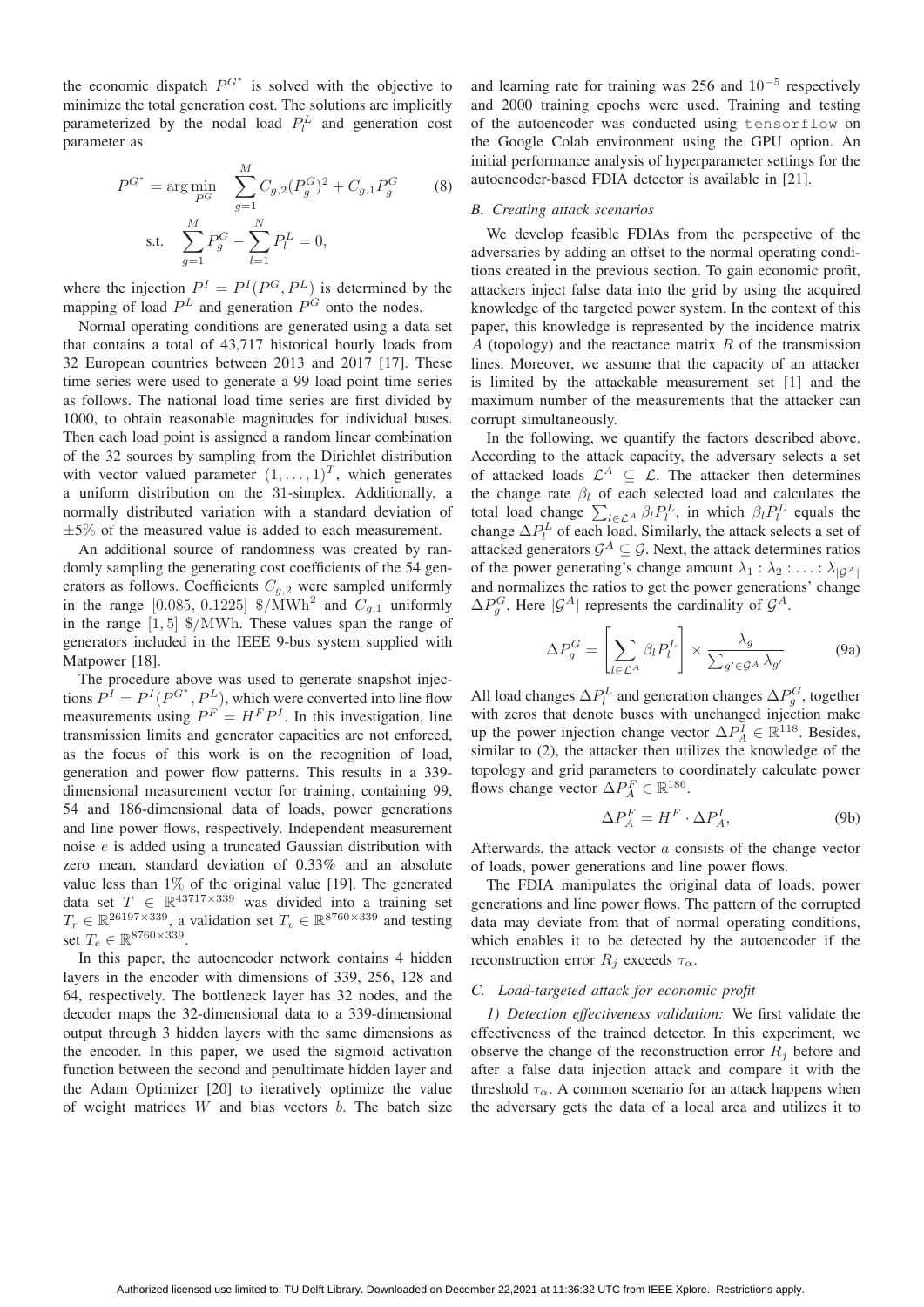

Fig. 3. Detection effectiveness validation by launching an FDIA.

manipulate the neighboring measurements. Here, we select 12 hours' operating data from 9:00 to 20:00 on December 31st, 2017 as an example. Assuming the attacker gets the three loads' profile of bus 108, 109, 110, at 14:00, to gain economic profit, an attack is launched by injecting false data to decrease the power demand of the loads by  $10\%$  as  $-7.48 \text{ MW}$ , <sup>−</sup>5.69 MW and <sup>−</sup>6.28 MW respectively. Accordingly, to balance the power of loads and generations, the attacker decreases the nearby power injection of two generators connected to bus number 110 and 111 with the ratio  $\lambda_1 : \lambda_2 = 1$ . Based on (9b), the corresponding transmission line power flows are obtained. The experiment result is depicted in Fig. 3.

From the result, we can observe that before the attack, the reconstruction error  $R_i$  of normal operating data is in the range of  $3.10 \times 10^{-4}$  and  $5.60 \times 10^{-4}$ , and they are lower than the threshold  $\tau_{97\%} = 7.25 \times 10^{-4}$  learned in the training process shown in the subsection B of Section III. To be specific, after observing the reconstruction error distribution of the validation data, the threshold is set as  $97<sup>th</sup>$  percentile due to the occurrence of the 'inflection point' where the cumulative distribution curve of the reconstruction error flattens out from the steep rise. After manipulation by the false data injection, the reconstruction error  $R_i$  at 14:00 increases from  $4.40 \times 10^{-4}$ to  $7.53 \times 10^{-4}$ , which exceeds the threshold  $\tau_{97\%}$  and triggers an alarm. The detector thus recognizes an anomaly in the corrupted measurements, which deviate from measurements taken in normal operating conditions. This result demonstrates that the autoencoder is capable of FDIA detection in at least some scenarios.

*2) General detection performance:* In addition to the oneoff effectiveness demonstrated above, we are also interested in its statistical detection performance. This is tested by launching a larger number of FDIAs at various times and with various false load data injection magnitudes. Here the magnitude is defined as the percentage of load reduction in targeted nodes. For the sake of comparison, the attack targets remained the same as these utilized in the last experiment. In this experiment, we launch an attack at 2:00, 14:00 and 21:00



Fig. 4. Detection probability of attacks at different time with different false load data injection magnitude.

in each day of 2017 by reducing reported loads between  $1\%$  to <sup>30</sup>% and observing the detection performance. The detection probability is the ratio of detected attacks to all the launched attacks, namely the true positive rate. The results are shown in Fig. 4.

Because the load demands at 2:00, 14:00 and 21:00 differ significantly, the resulting power system states (including flows) are also substantially different. However, the result shows, under the same false load injection magnitude, the detection probabilities differ only slightly. This demonstrates that the autoencoder learns the intrinsic relationship of the loads, power generations and power flows from different operating conditions, leading to robust detection results.

In addition, we launch 8760 attacks, one for each hour of 2017, by decreasing the power demand of the same buses by <sup>15</sup>%. Besides, we use the hourly normal operating data in 2017 as a control group. The result is shown in Table I.

TABLE I DETECTION PERFORMANCE EVALUATION.

|                       | Normal Data     |                | Attack Data     |
|-----------------------|-----------------|----------------|-----------------|
| True Negative         | $96.5\%$ (8453) | True Positive  | 93.6\% (8199)   |
| <b>False Positive</b> | $3.5\%$ (307)   | False Negetive | $6.4\%$ $(561)$ |

From the experiment result, we can find that the detection probability (true positive rate) is 93.6%, which denotes a satisfactory detection performance. As mentioned in the first experiment, the threshold  $\tau_{97\%}$  was used, corresponding to a 3% misclassification rate in the validation set. It is worth noting that the false positive rate is comparable to the 3.5% observed in Table I. This result suggests that the autoencoder has a good generalization capability and does not overfit.

*3) Detection performance comparison:* In the above experiments, our proposed autoencoder-based detector has succeeded in generating a diagnosis signal in the presence of FDIAs which can keep stealthy from the viewpoint of BDD. In the second experiment, we compare our detector with BDD in detection of 'unstealthy' FDIAs. Such attacks have the